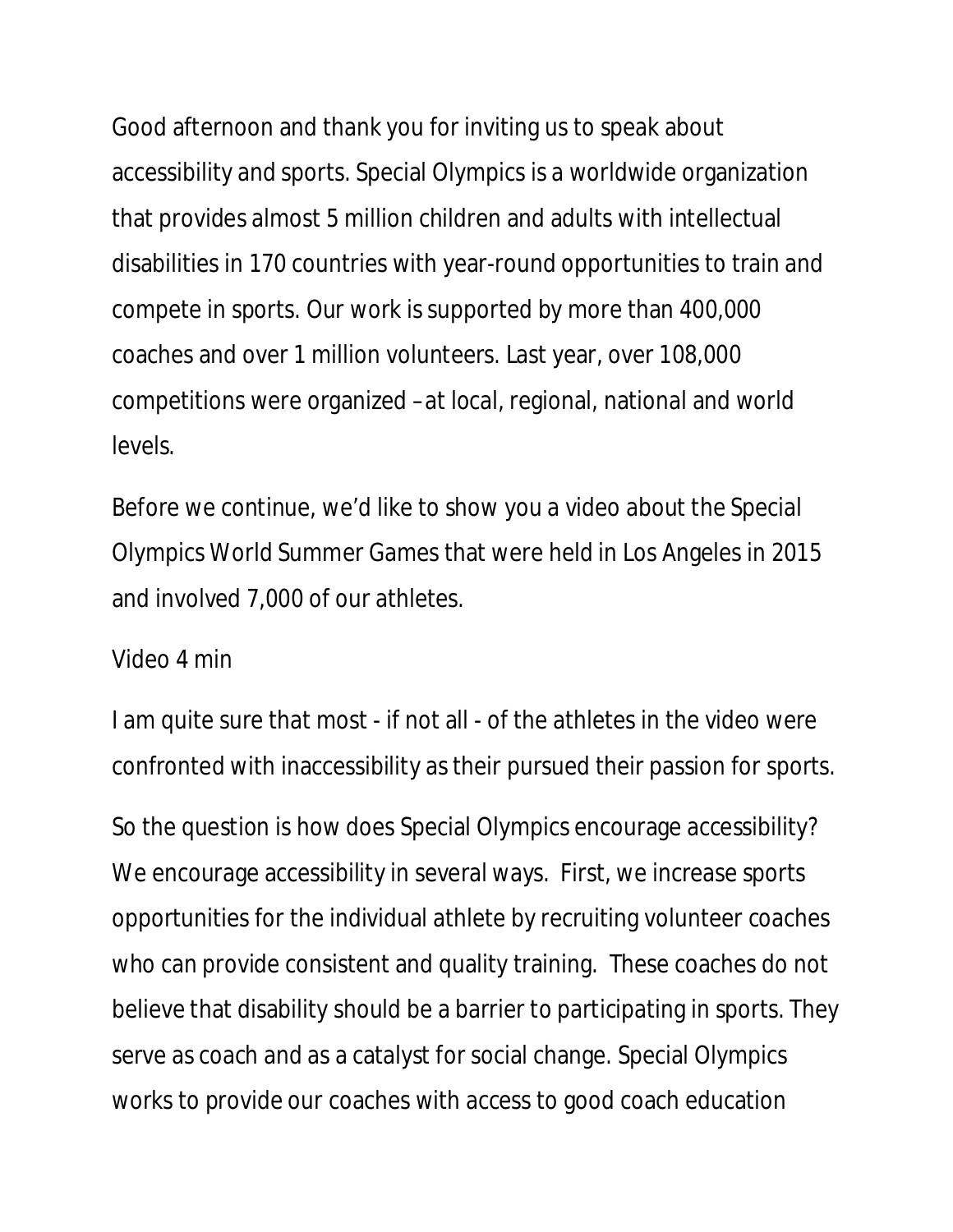programs that include workshops, adapted physical education courses, university curricula and sports federation certification. With a good coach, an athlete can be fit and healthy, master sports and life skills, build confidence and perform to his or her best ability on and off the field.

 This leads us to the second way in which Special Olympics creates accessibility. While the training of an individual athlete often takes place in a segregated environment such as an institution or special school, we believe the sports experience should be expanded into the community. There, as we create awareness about the potential of our athletes and their needs, we can find solutions to the challenges they face (and we'll hear about those challenges and solutions from my colleagues Micheline and Lieve). We have more than 30 sports that a person can choose from and there is something for everyone regardless of ability. As part of fostering an accepting community we offer Unified Sports, an inclusive team concept that has been particularly successful in bringing young people with and without intellectual disabilities together as equals in a school or club setting. We also have a program called Young Athletes that gives children between the ages of 2 and 7 with and without intellectual disabilities access to a fun and inclusive play activity that leads to access to regular Special Olympics